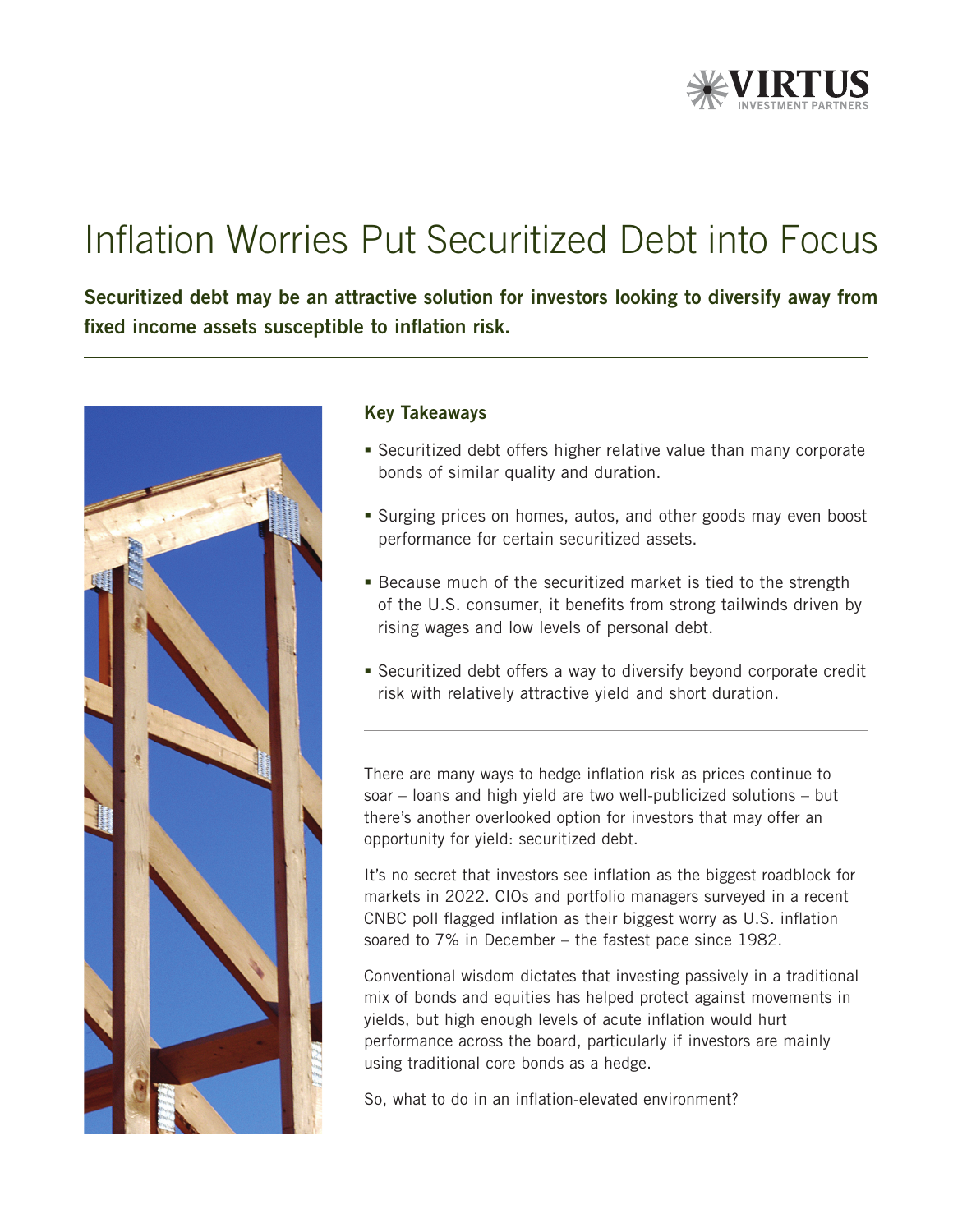## Securitized debt can work with price increases, not against them

First, a primer: securitized credit is debt secured by pools of assets from many individual borrowers – examples include auto loans, credit card receivables, or mortgages. The securitized credit universe is a wide opportunity set that provides diversification from traditional fixed income. Much of securitized credit, such as esoteric assetbacked securities (ABS), is not represented in traditional bond indexes, and includes financing across a wide range of sectors that don't always receive attention from investors.

From a credit perspective, securitized debt is a compelling inflation hedge because much of the debt in that sector is backed against assets. Investing in securities backed by pools of "real" physical assets, such as real estate and autos, can be a way to reduce inflation risk as prices on those assets continue to rise.

Autos and homes are two of the most notable examples: prices on both are surging to record highs, driven by supply chain disruptions and pandemic-fueled consumer demand. Their price gains bode well for the loans they back in ABS. High valuations mean higher loan recoveries – a positive for investors looking for a greater degree of protection against risk of default.

The Manheim Used Vehicle index (shown to the right) shows the extent of the surge in the auto market. Though used-car prices may finally show some signs of cooling down this year, the persistence of supply chain snarls slowing new car building indicates ongoing resilience in valuations for the time being.

Supply chain disruptions coupled with demand have also boosted home prices, which are up 20% year-over-year (shown below). This benefits performance for residential mortgage-backed securities (RMBS), which have seen strong demand from investors over the last year.





Jan Jan Jan Jan Jan Jan Jan Jan Jan Jan Jan Jan Jan Jan Jan 2008 2009 2010 2011 2012 2013 2014 2015 2016 2017 2018 2019 2020 2021 2022

Source: Manheim Index and Cox Automotive, as of January 1, 2022.



### NATIONAL HOME PRICE VALUATIONS

## The U.S. consumer offers diversification from investment grade corporate debt

The inflation surge and its impact to companies have been cited by corporate leaders as a major potential risk for 2022. In a recent survey of 900 global CEOs by the Conference Board, over half the respondents expect elevated pricing pressures to last until mid-2023 or beyond. Though companies have maintained earnings strength thus far by raising prices on finished goods, economists cite concerns that consumers will eventually resist higher prices and cut spending.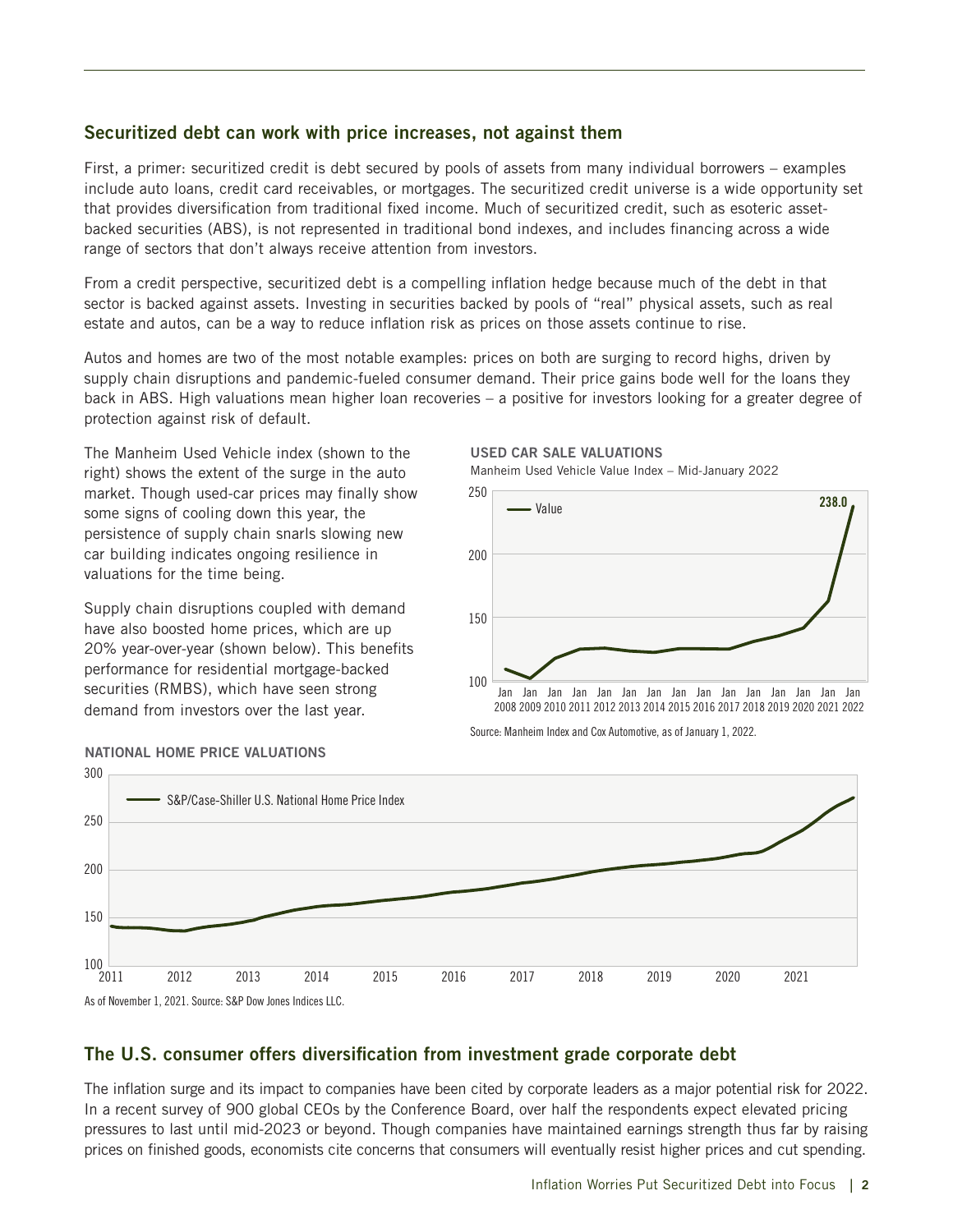While this may potentially affect corporate bond and equity performance, many securitized products rely on strength from the U.S. consumer to perform – and luckily, the average consumer is in good shape, post pandemic.

Unemployment hit a post-pandemic low of 3.9% as of December, while the average household debt service ratio (i.e., ratio of total required household debt payments to total disposable income) remains lower than it was pre-pandemic, and significantly lower than it was in 2007 pre-global financial crisis, when it hit a historical peak.

#### AVERAGE HOUSEHOLD DEBT SERVICE RATIO



As of July 1, 2021. Source: Board of Governors of the Federal reserve System (U.S.).

Meanwhile, wages shot up 4.8% in November from a year earlier. Higher wages – though a burden for companies trying to lower costs – can boost the performance of consumer-backed debt including auto and student loans, credit cards, residential mortgage credit, and other consumer-loan-backed securities. S&P Global's Structured Market Outlook for 2022 expects both U.S. credit card ABS and personal loan ABS performance to remain stable, citing the strengthening economy and favorable loan performance during 2021.

Additionally, the very supply chain challenges and price surges that eat into corporate gains may also benefit valuation of assets that underly certain securitized debt, including financing for shipping containers and railcars, trucking equipment, and agricultural machinery. Overall, S&P forecasts positive performance in these sectors due to higher-than-normal asset recovery values and high demand for shipping and transport.

## Securitized offers short duration at attractive yields

Rising interest rates typically come hand in hand with inflation – and the shorter duration of securitized debt helps mitigate the negative price impact caused by rising rates. Additionally, portions of the securitized universe are made up of floating rate assets, in which coupons rise as rates increase, potentially acting like a hedge against inflation.

Over the past several years, roughly 70% of single-asset single-borrower commercial mortgage-backed securities (CMBS) consisted of floating rate assets. For ABS and non-agency RMBS, that percentage has ranged in the high single digits to mid-teens.

Furthermore, securitized credit offers attractive relative value compared with corporate bonds of similar duration and quality. The yield premium is not related to the quality of the underlying credit or the likelihood of return on payment of principal.

One reason for the yield premium is that securitized credit requires a greater investment of resources for investors in specialized technology and data. Another reason has to do with liquidity, as most broad market indexes do not include structured credit securities, and the securities are primarily traded over the counter and not through electronic exchanges.

In other words, the reason for the extra yield mostly has to do with technical issues in the space, not riskier or low-quality assets – meaning investors in this sector may benefit with relatively attractive returns without a significant risk of loss.

#### SECURITIZED SECTORS SHOW ATTRACTIVE YIELD COMPARED WITH CORPORATE BONDS OF SIMILAR DURATION



**Past performance is not indicative of future results.** As of December 31, 2021. Corporate data: Bloomberg Aggregate Bond Index and ICE BofA 1-3 Year A-BBB U.S. Corporate Index. ABS and RMBS data: based on firmwide exposures across Newfleet Asset Management.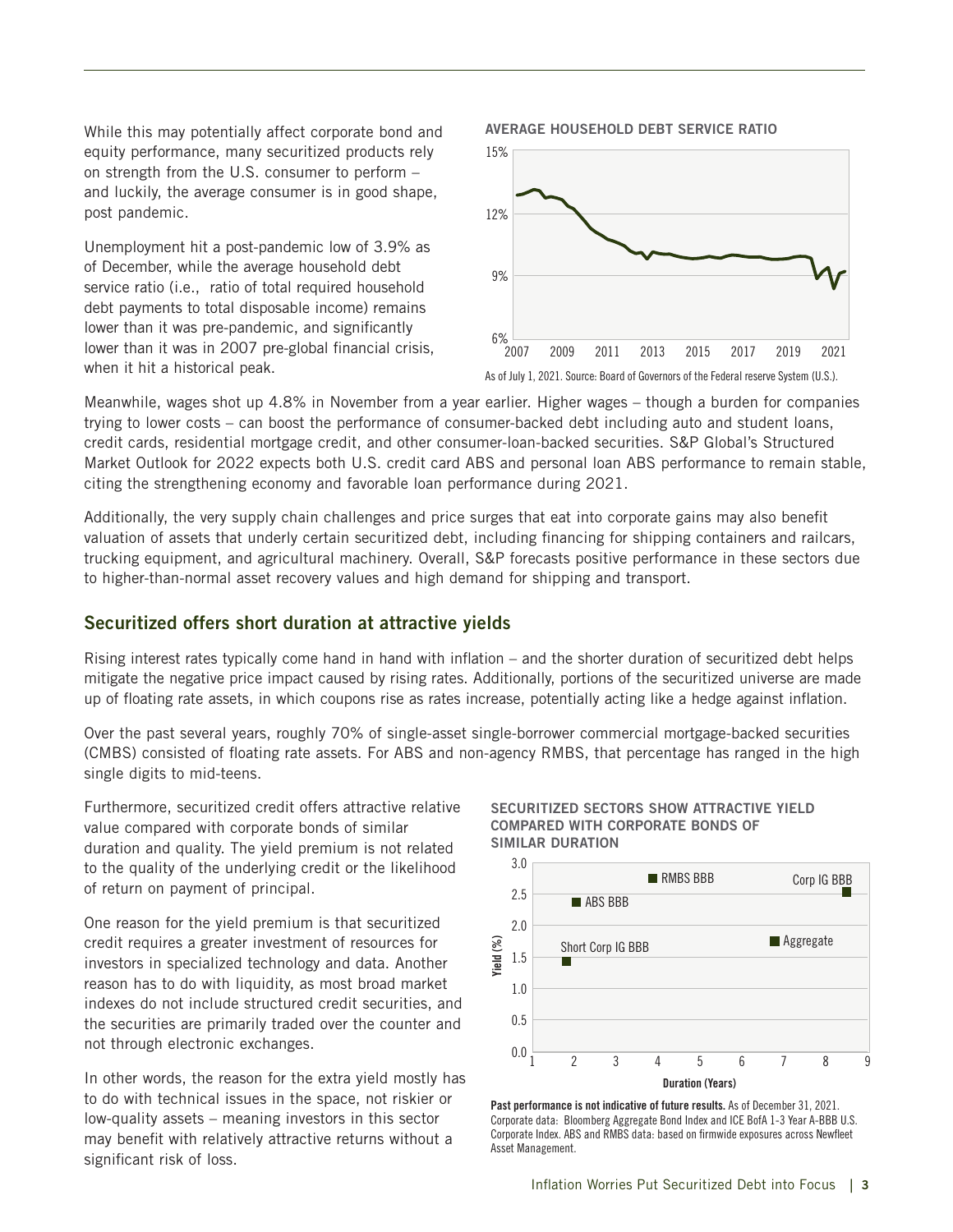## Post-2008 securitized debt: more investor protections and higher credit quality

Securitized credit made headlines for the wrong reasons in 2007-2008 when one of its subsegments backed by subprime mortgages played a key role in the Global Financial Crisis. The good news is that the industry has since undergone significant reforms. This includes stricter lending and underwriting standards, greater structural protections for investors, and regulatory oversight to ensure credit ratings more accurately represent the quality of the security.

Furthermore, there is reason to believe much of securitized debt may not see meaningful degradation in quality in the near term. For example, the auto loans space still shows resilience, even with loan amounts and monthly payments on the rise. 60-day auto loan delinquency rates as of Q3 2021 stayed flat at 0.55% year-over-year, according to a report by Experian.

S&P's Structured Market Outlook for 2022 also forecasts stable ratings performance and strong credit quality this year for both prime and subprime auto pools given their better-than-expected collateral performance and favorable economic outlook for the coming year. New issuance in the space is expected to increase to 8% due to higher new vehicle sales, vehicle price appreciation, and greater vehicle financing. Net losses by car year (see right) show that Q1 2021 subprime net losses have already trended significantly below 2020.

Meanwhile, S&P's report anticipates solid issuance activity this coming year for nonagency RMBS despite the likelihood that U.S. home price appreciation will soften from 2021. Strong housing demand, limited supply, and relatively low fixed mortgage rates are cited as the main drivers, with those fundamentals precluding a drastic correction in home prices.

In the CMBS space, issuance for the year was at its greatest since the Global Financial Crisis, with overall CMBS delinquency and forbearance rates falling in 2021.

#### SUBPRIME AUTO CUMULATIVE NET LOSSES BY VINTAGE



Source: S&P Global Ratings.

#### DELINQUENCY RATE BY PROPERTY TYPE



## Due to its complexity, investing in securitized credit requires deep expertise

This asset class poses an opportunity for investors looking for a short-duration hedge with an attractive return profile that also provides diversified exposure to the U.S. consumer.

However, securitized instruments are more complex and less liquid compared with traditional fixed income bonds. Evaluating securitized debt requires investors to take a close look at the deal structure, the value of the underlying collateral, the characteristics of the debt tranche, covenants, and stress scenarios.

An experienced specialist familiar with the full breadth of opportunities, risks, and pitfalls within these sectors can select securities that offer compelling return potential while striving to hedge against rates, inflation, and credit risk.